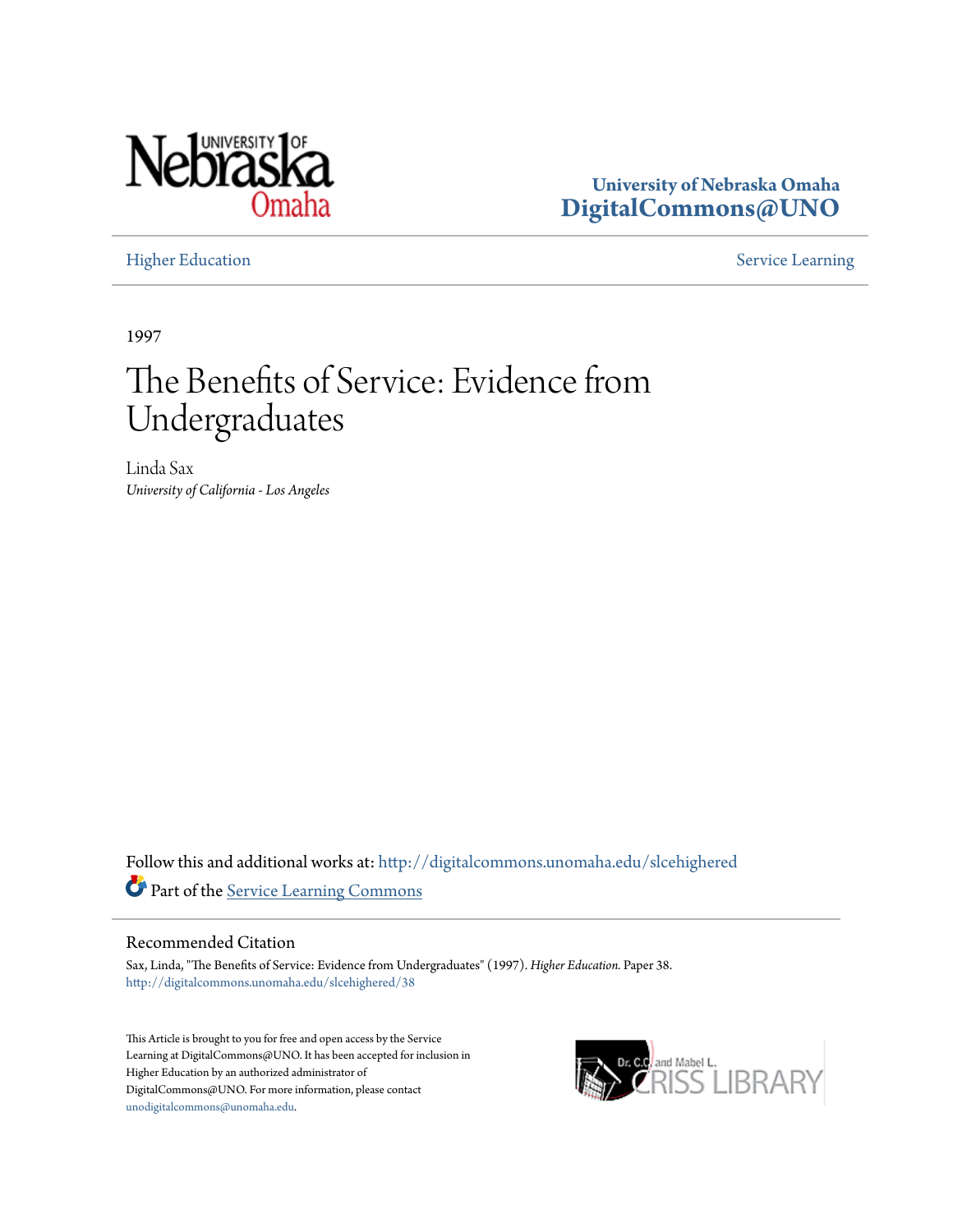# The Benefits of Service: Evidence from Undergraduates



**LINDA** A N D

urrently, higher education is confronting urgent calls to return to its original mission of developing a well-informed, critically thinking, and civically engaged citizenry. Indeed, recent findings from the annual survey of entering college.

freshmen by the Cooperative Institutional Research Program (CIRP) reveal record low levels of student

Linda J. Sax is visiting assistant professor at the University of California, Los Angeles, and director of the Cooperative Institutional Research Program. Hexander W. Astin is professor and director of the

Higher Education Research Institute at the University of California, Los Angeles.

interest in keeping up to date with political affairs, discussing politics, or working on political cam-- paigns.

What exactly can higher education do to promote citizenship development among students, and at the same time address the myriad problems that continue to plague society?

One answer may be found within the college or university curriculum, through the simple but extremely powerful<sup>t</sup> pedagogical tool known as "service learning." The basic idea behind service learning is to use a community or public service experience to enhance the meaning and impact of traditional course content. Connecting service directly with academic courses makes it quite different

**NSLC** c/o ETR Associates 4 Carbonaro Way Scotts Valley, CA 95066

Summer/Fall 1997



 $\sqrt{25}$ 

Illustration by Rondy Lylius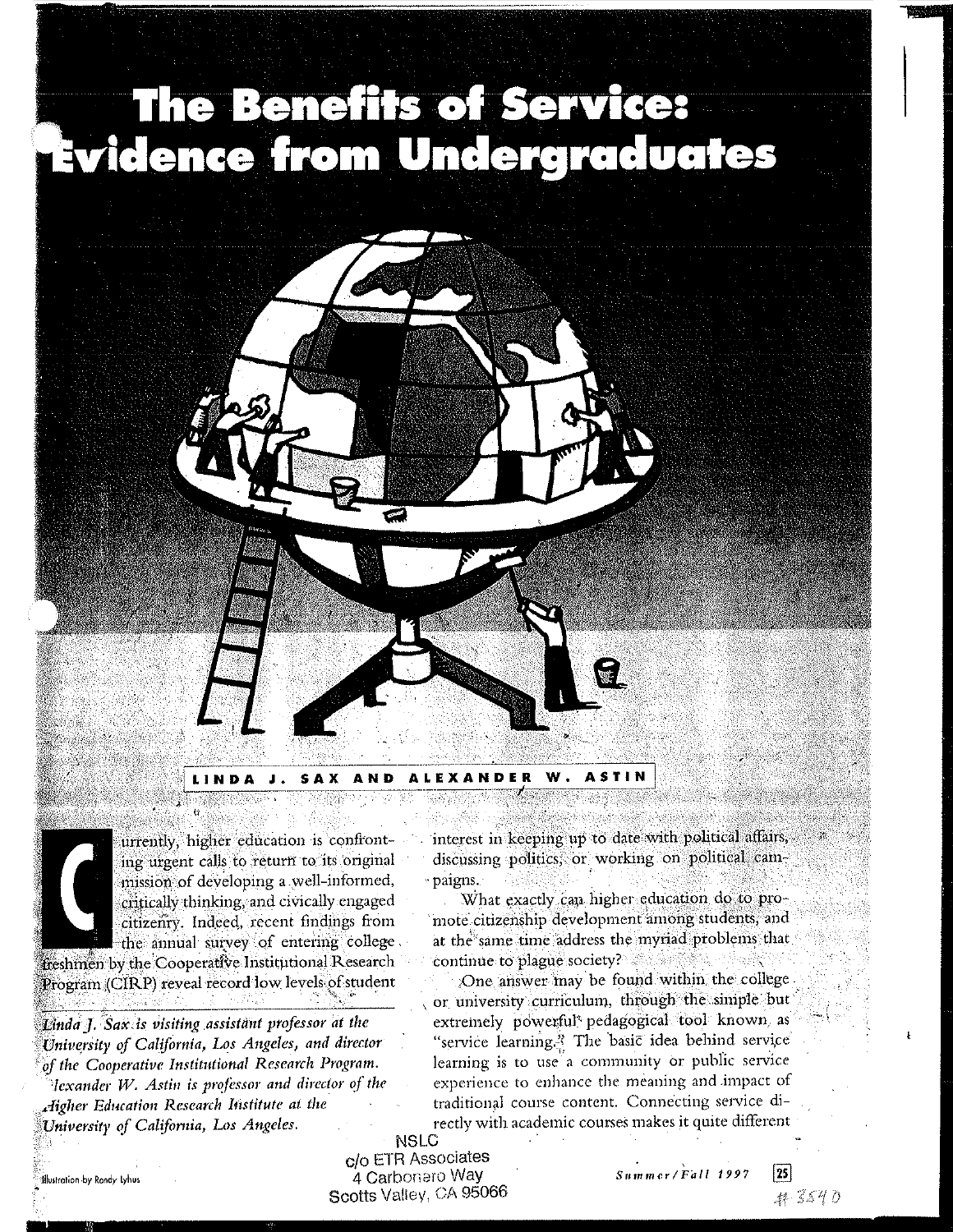

from "volunteer" work that is performed in the community. Service learning also involves more than simply sending a class of students into communities for additional course credit. Properly designed service learning courses relate the community service experience to the course material and require that students reflect on their experiences through writings, discussions, or class presentations. Service learning not only enriches traditional course content by giving the student an opportunity to 'test' or 'demonstrate' abstract theory in the real world, it also improves the quality of the service being performed by giving it an intellectual underpinning.

地震 (機能)

Service learning may be implemented in any number of academic fields. For example, students enrolled in a psychology class could conduct counseling, mentoring, or drug education for at-risk school children. Students taking an environmental science course could work with elementary school students to improve conditions in nearby parks. Students enrolled in an English course could design and implement an adult literacy program. A course in urban planning could connect

college students with high school students in order to rehabilitate housing for low-income families or senior citizens. Although service learning courses are most likely to be found in education and the social sciences,<sup>1</sup> the fact is that a service component can be effectively added to nearly any academic course offering.

# **Student benefits**

As colleges and universities increasingly promote service learning and volunteerism as vehicles for citizenship development, it is crucial to determine whether students actually benefit from such experiences. In the case of undergraduates who participate in volunteer service programs, the effects of the program have important implications both for the students themselves and for long-range institutional policy planning. If an institution wishes to strengthen or expand its volunteer service programs, and especially if it is considering expanding classroom-based service learning or introducing a service requirement into the curriculum, the question of how the students' educational and personal development are affected is of central importance.



Over the past few years, the Higher Education Research Institute (HERI) at the University of California, Los Angeles (UCLA) has conducted a number of studies on the impact of the service experience on the development of undergraduates. These studies were based on data collected through a series of national freshman surveys and follow-up surveys conducted by CIRP.

In 1995-96, we evaluated the Corporation for National Service's Learn and Serve America Higher Education (LSAHE) program, an evaluation conducted jointly by UCLA and the RAND Corporation. LSAHE consists of more than 100 programs at colleges and universities nationwide that are designed to support service learning through student involvement in community service. A sister program to the highly publicized AmeriCorps, LSAHE engages student participants in activities such as tutoring; working with the homeless, poor, and elderly; improving neighborhood environments; preventing crime; and improving community health.

The UCLA portion of the evaluation examined the impact of service participation (as well as service learning in particular) at LSAHE institutions on three general areas of student development: civic responsibility, academic development, and life skills. Survey results are based on freshman and follow-up data collected from 3,450 students attending 42 institutions with LSAHE programs. These respondents include 2,309 service participants and 1,141 nonparticipants.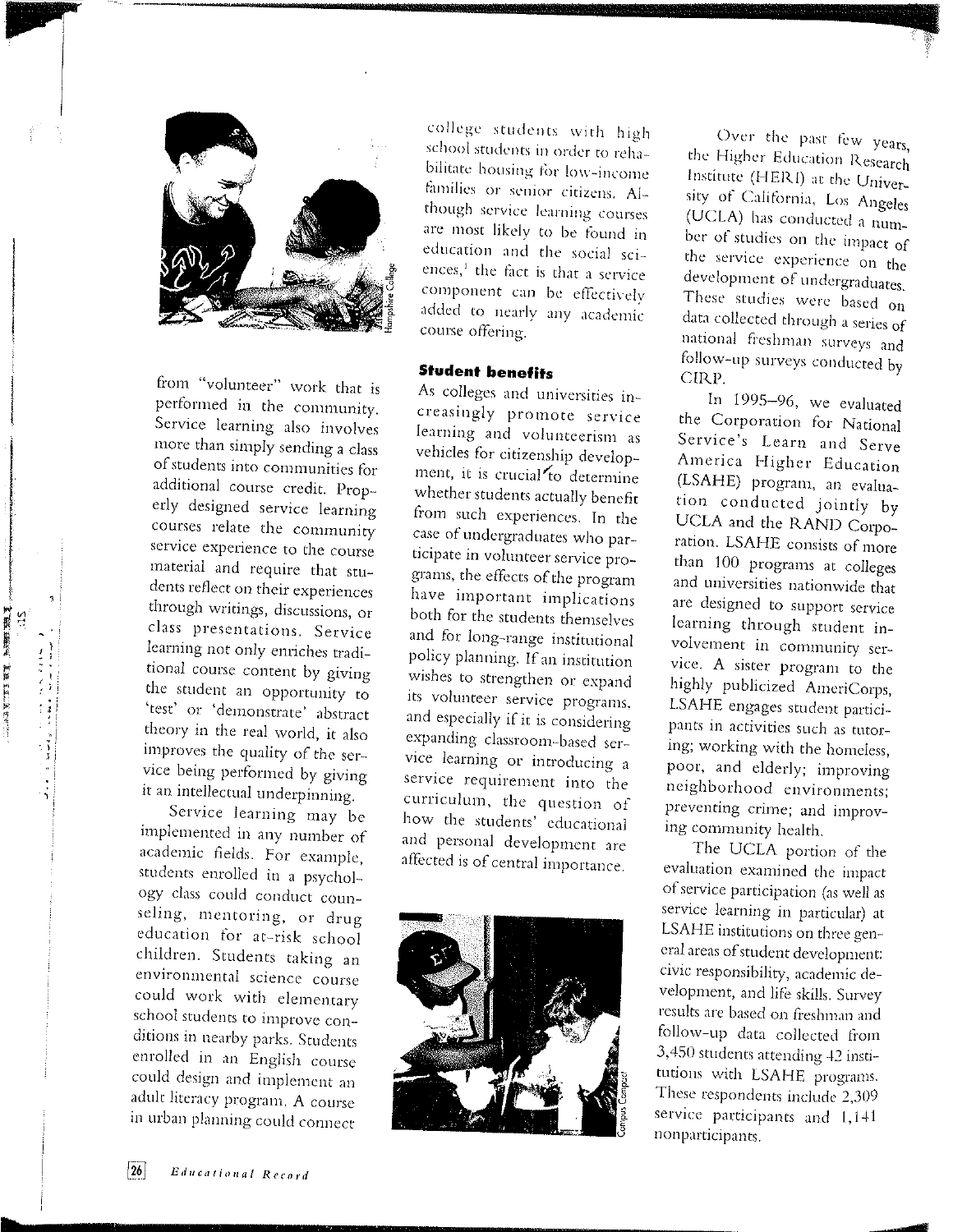

Although service learning courses are most likely to be found in education and the social sciences, the fact is that a service component can be effectively added to nearly any academic course offering.

## **Characteristics of** service participants

Who are the students who participate in service during their undergraduate years? Some students are more inclined to seek out service activities than others. and these initial differences must be taken into account before examining the impact of service experiences on student development. Data on entering freshmen were used to identify the characteristics of students that predispose them toward participation in volunteer service during college.

As might be expected, the single most important predisposing factor is whether the student

was a volunteer during high school. Other predisposing factors include self-rated leadership ability, involvement in religious activities, commitment to participating in community action programs, tutoring other students during high school, being a guest in a teacher's home, and being a woman. One of the more interesting self-selection factors is the importance that some students give to "making more money" as a reason for attending college, which turns out to be the only negative predictor of a student becoming a volunteer during college. In other words, those entering freshmen who are most likely to become

service participants during college tend not to be motivated by materialistic values.

#### **How service experiences** affect students

After applying multivariate analyses to account for the influence of the many characteristics that predispose students to engage in community service, we examined the relationship between the service experience and 35 college outcomes in the following areas: civic responsibility, academic attainment, and life skills. The most remarkable result of the study was that all 35 student outcome measures were favorably influenced by service participation.<sup>2</sup>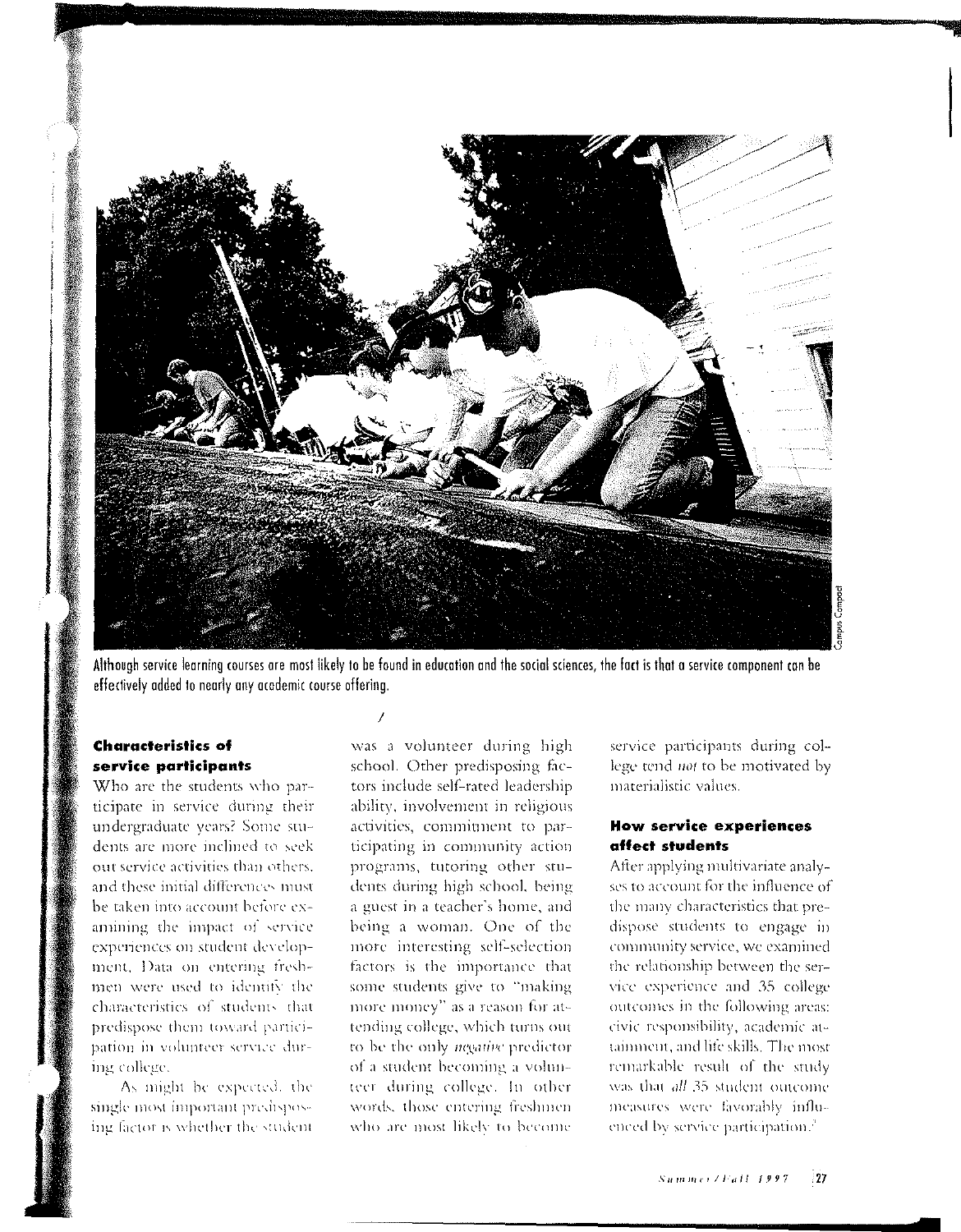# Civic responsibility

The effects of service are strongest in the area of civic responsibility. For example, students are asked to indicate how much their "commitment to serving the community" had changed since entering college. More than twice as many service participants as nonparticipants (60 percent versus 28 percent) reported on the follow-up questionnaire that their commitment to serving the community was either "stronger" or "much stronger" than their commitment had been when they were freshmen. Equally impressive are the results on students' plans for the near future: more than four times as many service participants as nonparticipants (39 percent versus 9 percent) indicated that they planned to do volunteer work in the coming fall. Further, during college, student participants were much more likely than nonparticipants to strengthen their commitment to the following life goals: promoting racial understanding, participating in community action programs, and influencing social values

# Academic development

 $\frac{8}{5}$   $\frac{8}{5}$ 

 $\begin{array}{l} \mathcal{L}_{\mathcal{A},\mathcal{B}}(\mathcal{A},\mathcal{A})=\mathcal{L}_{\mathcal{A},\mathcal{B}}(\mathcal{A},\mathcal{A})\\ \mathcal{L}_{\mathcal{A},\mathcal{B}}(\mathcal{A},\mathcal{A})=\mathcal{L}_{\mathcal{A},\mathcal{B}}(\mathcal{A},\mathcal{A})\\ \mathcal{L}_{\mathcal{A},\mathcal{B}}(\mathcal{A},\mathcal{A})=\mathcal{L}_{\mathcal{A},\mathcal{B}}(\mathcal{A},\mathcal{A})\\ \mathcal{L}_{\mathcal{A},\mathcal{B}}(\mathcal{A},\mathcal{A})$ 

Perhaps the most commonly voiced objection to volunteer participation during the undergraduate years is that it consumes time and energy that the student might otherwise devote to "academic" pursuits. This argument has been laid to rest by the results of our longitudinal analyses, which reveal significant positive effects on all ten academic outcomes included in the study. While the analyses reveal that the net benefit attributable to

service participation is quite small in the case of a student's grade point average-about .1 grade points-the fact remains that the effect is not negative (as some critics would have us believe); indeed, it is positive and statistically significant. Among students who had at least a B+ average in high school, 69 percent of the service participants



Students who engage in volunteer service actually spend more time on studying and homework than do nonparticipants.

(compared to 56 percent of the nonparticipants) were able to maintain at least a B+ average in college. Among those who entered college with a B or lower average, 27 percent of the service participants (compared to 19 percent of the nonparticipants) were able to improve to at least a B+ average in college.

Even more substantial effects can be observed with other academic outcomes. Perhaps the strongest effect occurred in the case of interaction with faculty: Compared to nonparticipants, service participants are nearly 50 percent more likely to spend at least one hour per week

interacting with faculty (48 percent versus 33 percent for participants and nonparticipants, respectively). And, despite the additional time required for service participation, students who engage in volunteer service actually spend more time on studying and homework than do nonparticipants. Participants are substantially more likely than nonparticipants (19 percent versus 12 percent) to spend more than 20 hours per week studying or doing homework, whereas nonparticipants are more than twice as likely to spend less than three hours per week doing homework or studying (13 percent versus 5 percent). These results may help explain the positive effect of service participation on students' grade point average.

Service participants also are significantly more likely than nonparticipants to report "stronger" or "much stronger" changes during college in general knowledge, knowledge of a field or discipline, and preparation for graduate or professional school. Participants are more likely than nonparticipants to report that they did extra work for courses. Finally, although both groups show a net decline between pre-test and post-test in their aspirations for doctoral or advanced professional degrees, the decline is significantly greater among nonparticipants. (Students attending LSAHE institutions tend to have much higher freshman-year degree aspirations than the national population of freshmen. The net decline for these students can be attributable to greater realism in their degree plans over time, particularly as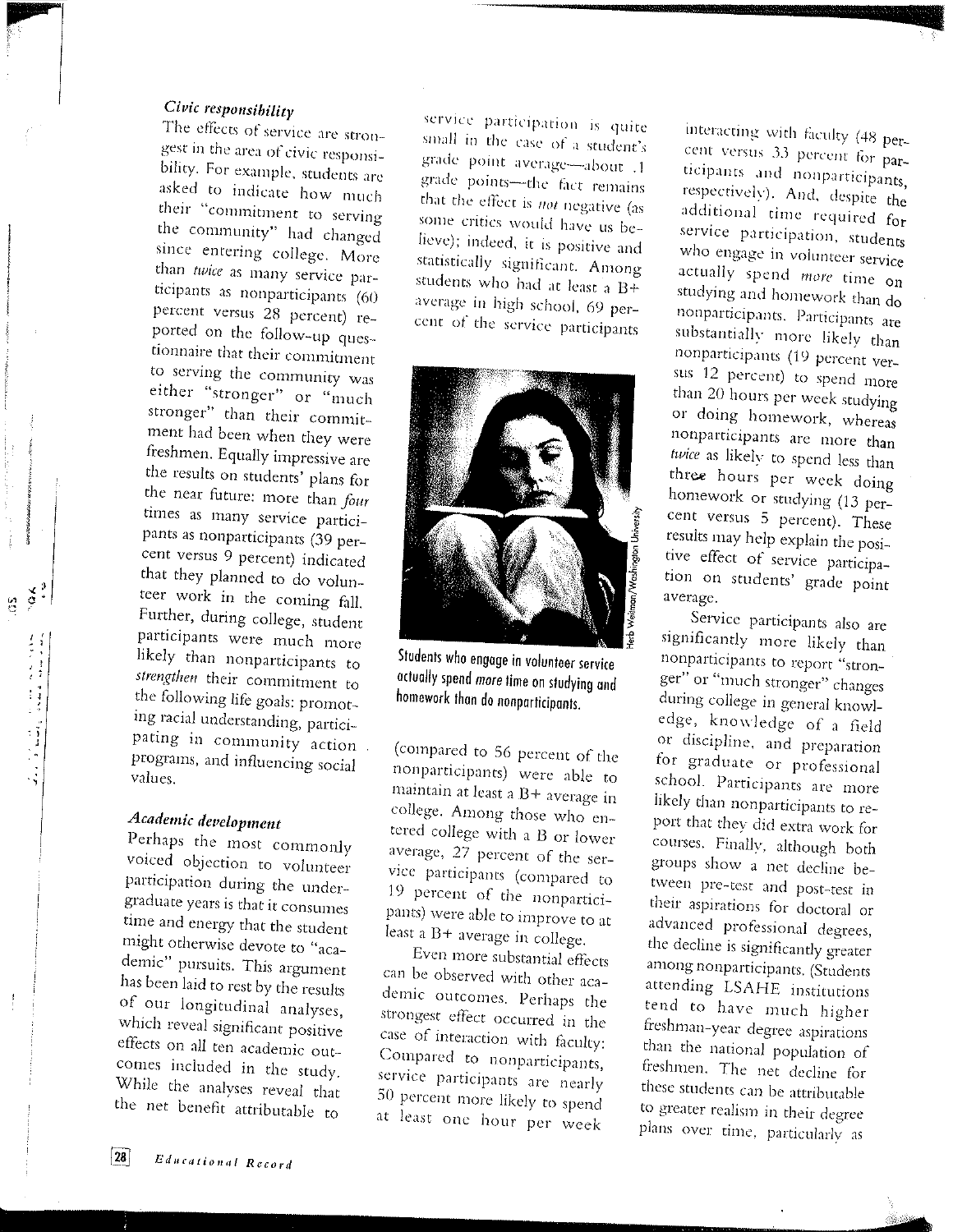changes in career interests and financial situations lead many students to decide not to attend graduate school.)

#### *Life shtills*

In the area of life skills. service participants show greater positive change than do nonparticipants in terms of all eight outcornes analyzed, with the largest differences occurring in understanding community problems, knowledge of different races/cultures, acceptance of different races/ cultures, and interpersonal skills. Other significant differences that favor service participants include understanding the nation's social problems, the ability to work cooperatively, skills in conflict resolution, and the ability to think critically.

The "real world" value of >enrice participation further reveals itself in the positive effects observed in three areas of student satisfaction: leadership opportunities, relevance of courscwork to everyday life, and preparation for future career. Finally, during college, service participants exhibit greater *increases* in social self-confidence and leadership ability than do nonparticipants. As a matter of fact, while service participants show increases during college in their self-rated leadership abilities, nonparticipants actually show slight *decreases* in theirs.

## The benefits of course· based service

While the evaluation clearly demonstrates the positive effects of service experiences, we also :mined whether course-based service-service learning-

provided any additional benefits to students. We found that service conducted as part of a course provided additional benefits to students in terms of a number of college outcomes, including students' commitment to their communities, preparation for careers, skills in conflict resolution, and understanding of community problems. In all likelihood, this latter finding reflects the fact that the content of many service learning courses often focuses on contemporary social problems. Course-based service also contributed to academic development by increasing the frequency with which students interact with faculty.

## Long-term eHects

Does service continue to benefit students after they leave college? To determine the answer, we conducted a longitudinal nationwide study of more than 12,000 students, who were surveyed at three time points over a nineyear period: in 1985, as college freshmen; in 1989, as college seniors; and in 1994, as adults who had been out of college for five years. 3

Even when controlling for students' freshman-year predisposition to engage in service, resuits revealed that participation in volunteer service during the undergraduate years is positively associated with a variety of cognitive and affective outcomes. The strongest of these effects is on students' lifelong commitment to volunteerism and community activism. In other words, those students who engage in service as undergraduates develop a greater commitment to civic involvement in the years after college,

During college, service participants exhibit greater *increases* in social self-confidence and leadership ability than do nonparticipants.

 $\mathbf{r}$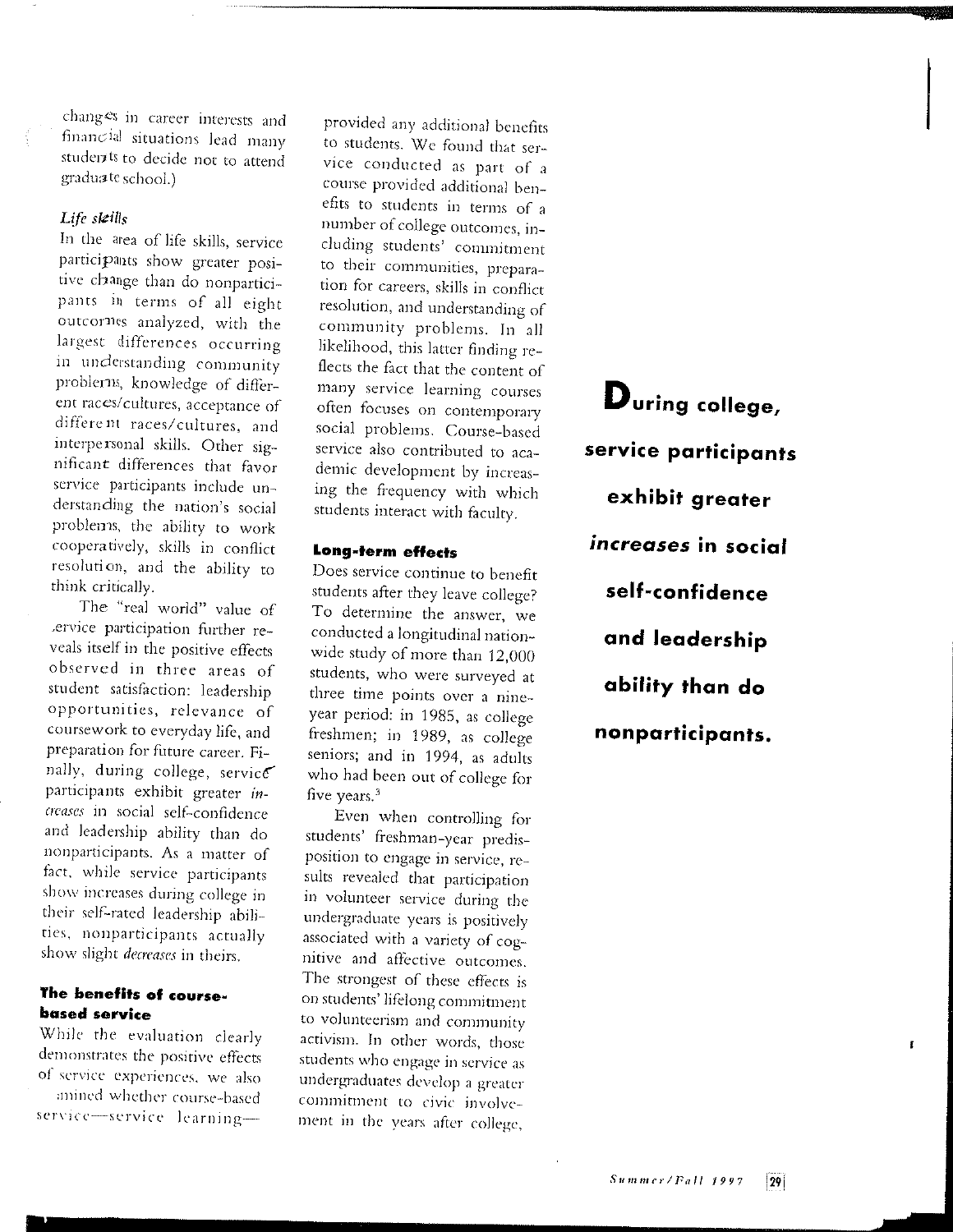regardless or' their pre-college inclination to become involved in volunteer service work. Undergraduate service participation also enhances a variety of other outcomes, including the students' commitment to promoting racial understanding, helping others in difficulty, and developing a meaningful philosophy of life. Furthermore, participating in service during college is associated with a greater sense of empowerment in the years after college. In other words, service participants become even more strongly committed to the notion that, as individuals, they have the ability to change society.

The long-term benefits of service also are found in the post-graduate and professional realms. Participating in volunteer service work during college is associated with the increased likelihood of attending graduate school, aspiring to and earning higher degrees, and perceiving that the undergraduate college provided good preparation for work. This latter finding is consistent with the notion that participating in service work gives students important practical experience in the "real world." Of particular interest to higher education officials is the finding that undergraduate service participation is associated with an increased likelihood of donating money to the undergraduate college.

#### Challenges to institutionalization

Despite these apparent benefits of service, it still is quite a challenge for many institutions to incorporate service-particularly service learning-into the every-



day institutional culture. Visits to college campuses have illuminated numerous barriers to the full institutionalization of service as well as effective methods that some institutions have used to promote service on their campuses.

On many campuses, students simply do not know where to go to get connected with service opportunities. Particularly on large campuses, students can *be* unaware of which campus clubs or organizations provide service to the comnwnity. Students often become aware of opportunities only through "word of mouth," which doesn't reach all of the students who would be willing and able to devote some of their time to a service activity.

Perhaps an even more critical barrier to the institutionalization of service on campus is a lack of awareness-or even a resistance-among the faculty. Many faculty still view community service and academic learning as mutually exclusive activities. A recent national survey of undergraduate teaching faculty found that although 80 percent of faculty believe that colleges should encourage students to do community service,

Participating in service during college is associated with a greater sense of empowerment in the years after college.

r . .

 $\frac{1}{2}$  )  $\frac{1}{2}$ 

; I ' ' <sup>~</sup>: . :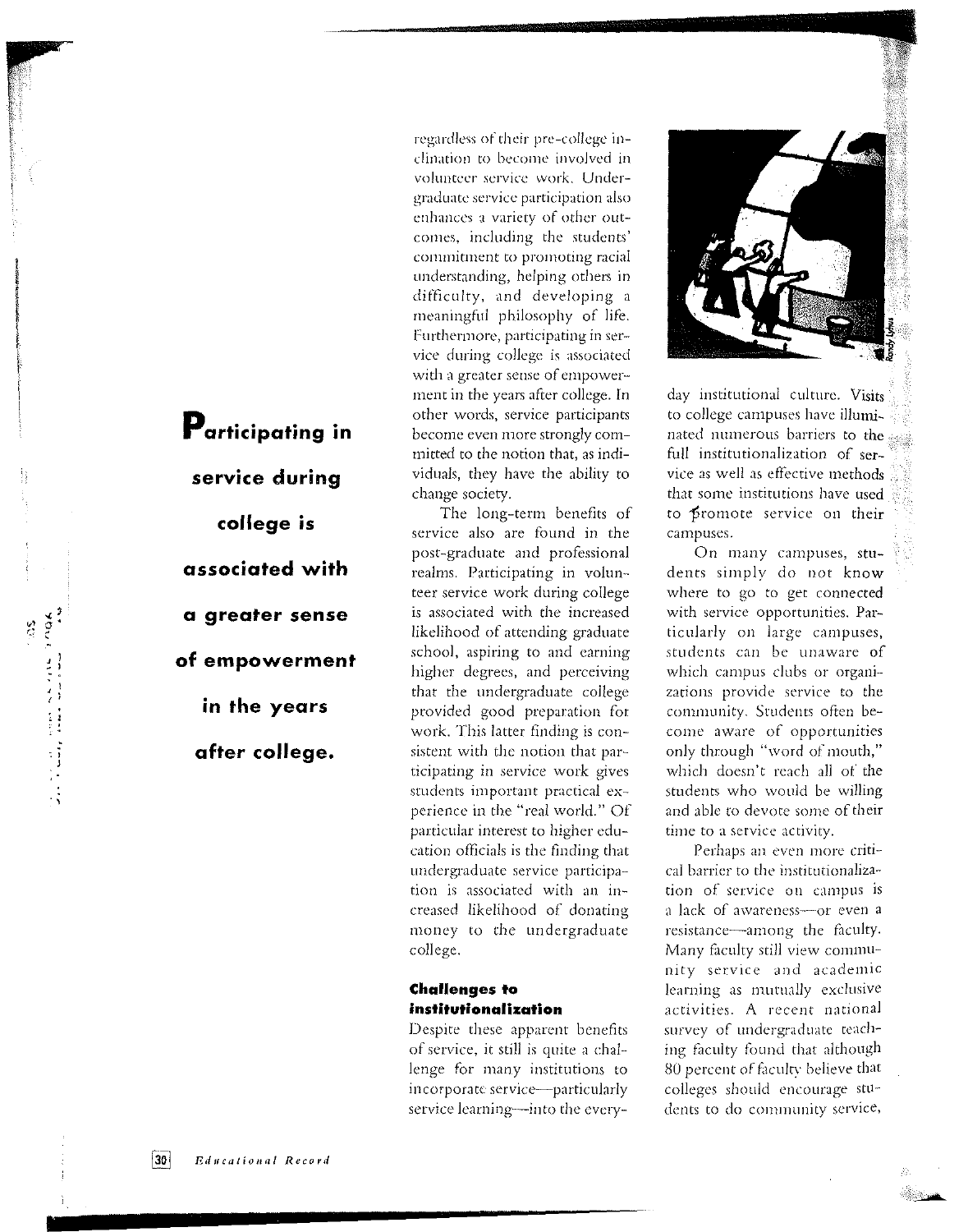only  $2$  percent of faculty include a service component in their cours $e^{-s}$  Our case study visits to camputses suggest that faculty become highly enthusiastic about service learning once they have had a dunce to experience it. The real challenge for administrators, then, is to devise more effecti ve strategies for getting faculty to try it.

A recent article by Robert Bringle and Julie Hatcher provides a number of useful recommendations for institutions to cncou nge implementation of service learning: promoting awareness of service learning by distributing newsletters or articles on service learning, offering faculty development workshops on how to integrate service learning into particular academic fields, securing faculty development funds as incentives to faculty to initiate service learning, and providing faculty with service learning course syllabi.<sup>5</sup>

Bringle and Hatcher also emphasize the importance of a centralized service learning center on campus that can provide a coordinating link between the classroom and the community. Staff at such centers develop and maintain relationships with community agencies in order to coordinate field placement opportunities for students and assist faculty with the development of service learning components in their courses. These staff members can do what many faculty cannot: They can develop effective field placement experiences for students because they have the knowledge, time. and energy that faculty frequently lack.

One of the primary benefits of such centralized coordination is that it allows for greater continuity of community service activities. By and large, the needs of community agencies are fairly constant, even as individual stu-· dent and faculty participants change over time. The extent to which colleges meet community needs should not depend on whether a specific service learning course is currently being taught. A centralized service office can work to maintain the institution's commitment to a particular community agency by directing a steady stream of student volunteers to that site and/ or by connecting various service

# **Recommendations of the "Partnering Initiative on Education and Civil Society"**

The Partnering Initiative is the result of a year-long process of discussion and dialogue among 44 education associations and organizations. The partners have agreed to work together on a ten-year plan to integrate civic values into every aspect of the educational experience, with emphasis on:

- 1. Expanding opportunities for students to become more invalved in meaningful service with neighborhood organizations by making service learning an integral part of the academic experience.
- 2. Encouraging students to explore the twin issues of character development and responsible participation in the civil society by integrating service learning, character education, and citizen education into the classroom.
- 3. Weaving the historical legacy and values of a civil society into a broad range of curricula and community programs.
- 4. Extending the values of democracy and community to the classroom by encouraging students to participate in designing their own learning experience.
- 5. Soliciting more direct involvement of community organizations, civic associations, and businesses with local schools, colleges, and universities.
- 6. Ensuring that faculty, students, families, and communities have a genuine voice in school, college, and university-level policy making.
- 7. Making every effort to ensure that the human, financial, and community resources needed to accomplish these goals be available.

*For more information on the "Partnering Initiative" call (202) 466-2823.*